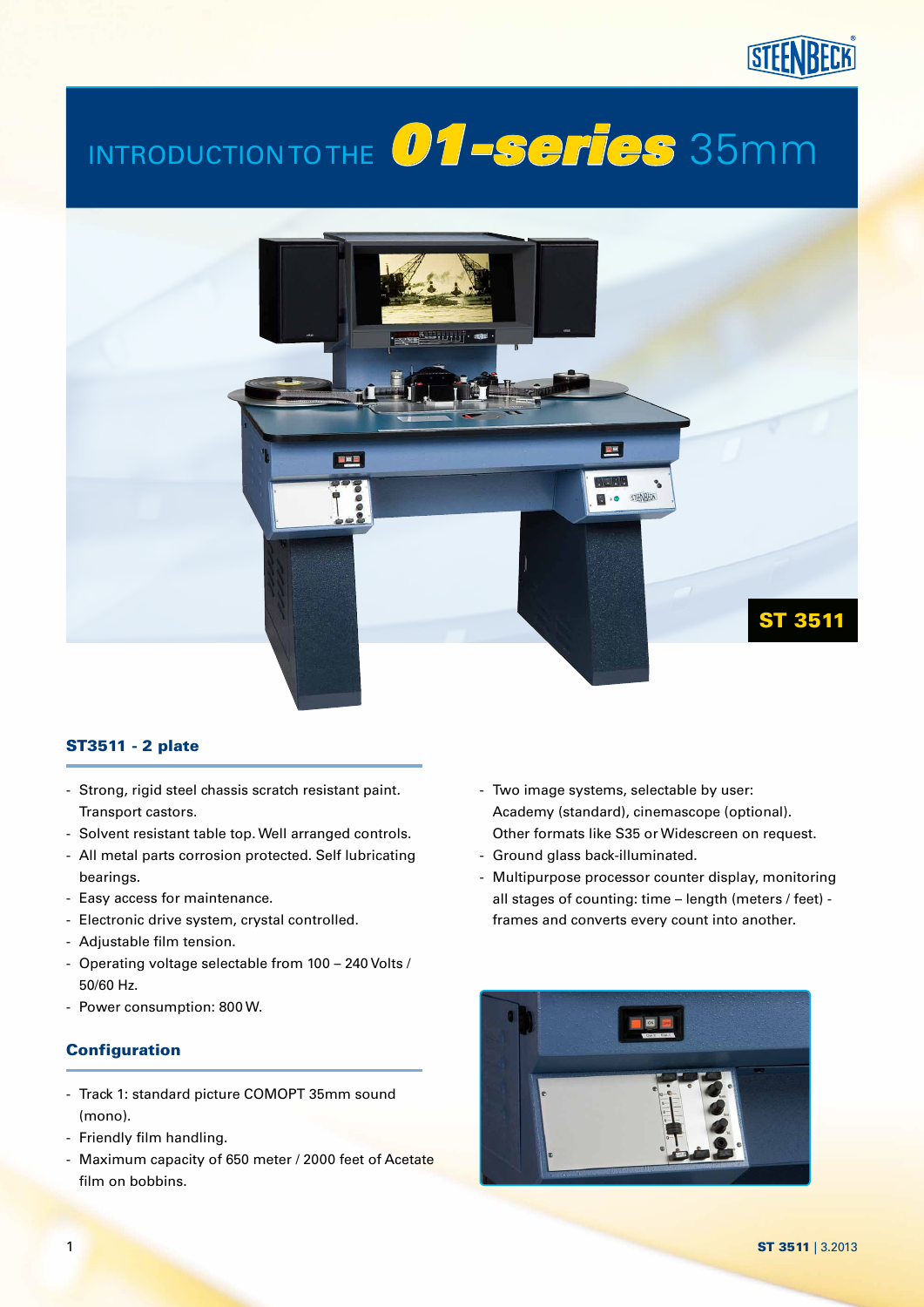

### Pictre system

- Optical compensation with 18 face revolving prism.
- Very brilliant, bright (170 lux) and sharp (>80 lines/mm picture).
- Excellent picture steadiness (<0,5%)
- Framing at standstill and during operation.
- Lamp 12 Volts / 100 Watt / high quality very bright projection screen.
- Lamp is automatically dimmed in standstill to protect the film from heat.
- Lamp is easily accessible and can be adjusted from the (top) working plate in three ways to get the maximum light quality.
- Projection system with highly polished surface mirrors.
- Special condenser system with heat absorbing filter.
- Projection areas: standard 212 x 298mm. Other formats like Cinemascope, 1:1,85, Super35 etc. all optional up to 212 x 500mm.
- Large projection housing with flexible masks and universal counter.
- (video) camera adaptor system (optional)

#### Drive system

- Well proven one motor drive system with belt driven frictions with adjustable film tension.
- Adjustable time for acceleration and deceleration for maximum safe film handling.
- Sync speeds 24/25 f.p.s. (frames per second) variable wind speed from 0 to 100 f.p.s.
- Changing 35mm sprocket and sprocket ring for shrunken material is possible (optional).
- Variable speed control from 0 100 f.p.s. including display for an exact read-out film speed. (optional)

#### Audio system

- Two way high quality loudspeakers, nominal 2 x 30 Watt.
- Balanced XLR mono +4Db output (optional).
- Faders for each sound channel.
- Master amplifier for volume, treble and bass
- Headphone socket. (1/4" jack)
- Automatic muting at high speed.
- White (standard) and red light (optional) COMOPT, changeable by user.
- Frequency response: COMOPT 40 8.000 Hz within  $± 3$  Db.
- Signal-to-noise ratio: COMOPT 58 Db.
- Wow and Flutter, linear <0,3%.



*ST170/177 ST200*